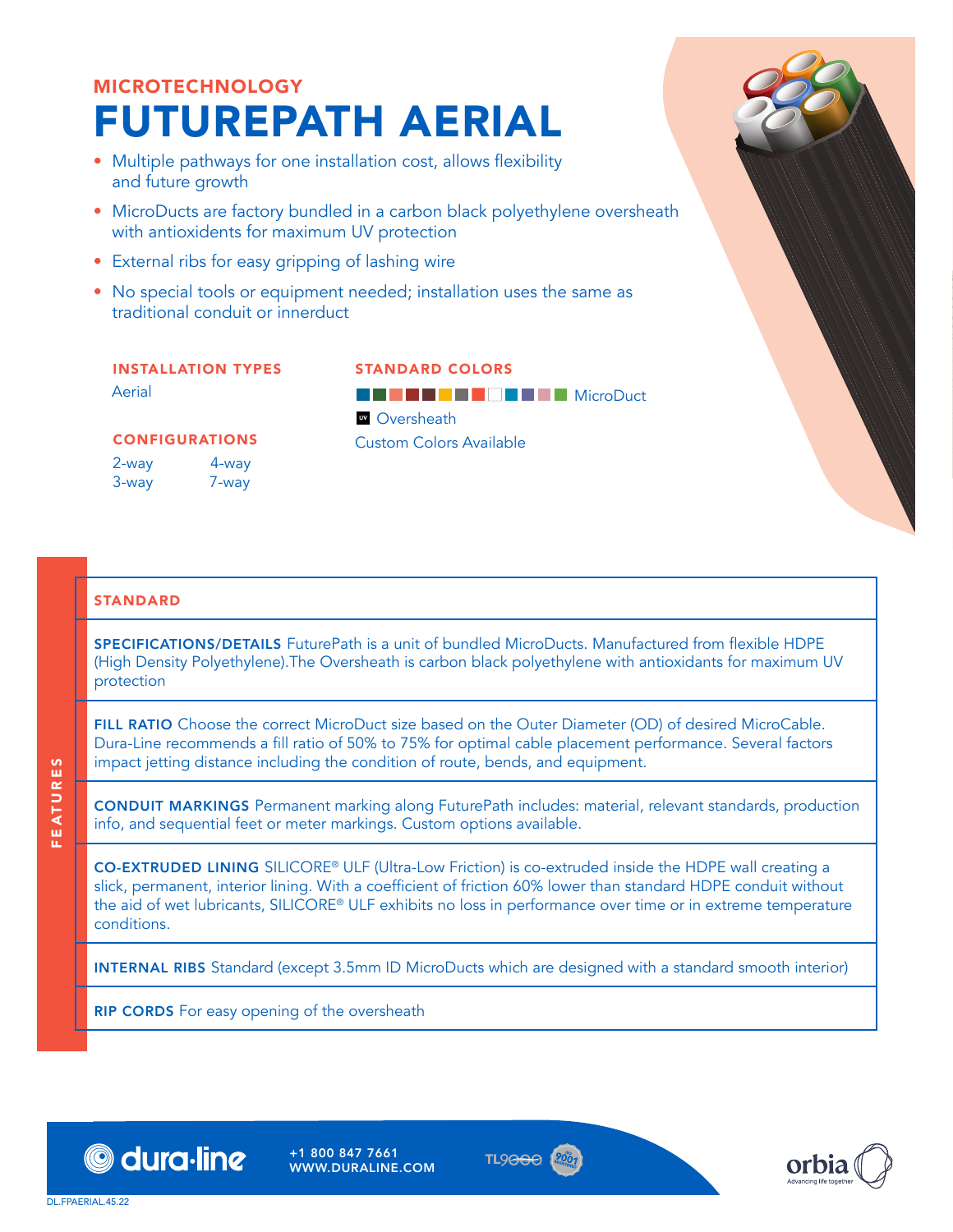### FUTUREPATH AERIAL 2-WAY TECHNICAL SPECIFICATIONS



| <b>MICRODUCT</b><br><b>OD/ID (MM)</b> | <b>MICRODUCT</b><br><b>MIN ID</b><br>(MM/IN) | <b>NOM OD</b><br>(IN) | <b>OVERSHEATH</b><br>(IN) | <b>WEIGHT</b><br>(LB/FT) | <b>BEND RADIUS</b><br>SUP* (IN) | <b>BEND RADIUS</b><br>UNSUP* (IN) | SWPS <sup>+</sup><br>(LES) |
|---------------------------------------|----------------------------------------------|-----------------------|---------------------------|--------------------------|---------------------------------|-----------------------------------|----------------------------|
| 12.7/10                               | 9.8/0.39                                     | 1.10                  | 0.050                     | 0.122                    | 17                              | 28                                | 652                        |
| 18/14                                 | 13.6/0.54                                    | 1.62                  | 0.070                     | 0.249                    | 24                              | 41                                | 1,300                      |

† Safe working pull strength is calculated at 80% of tensile or breaking strength





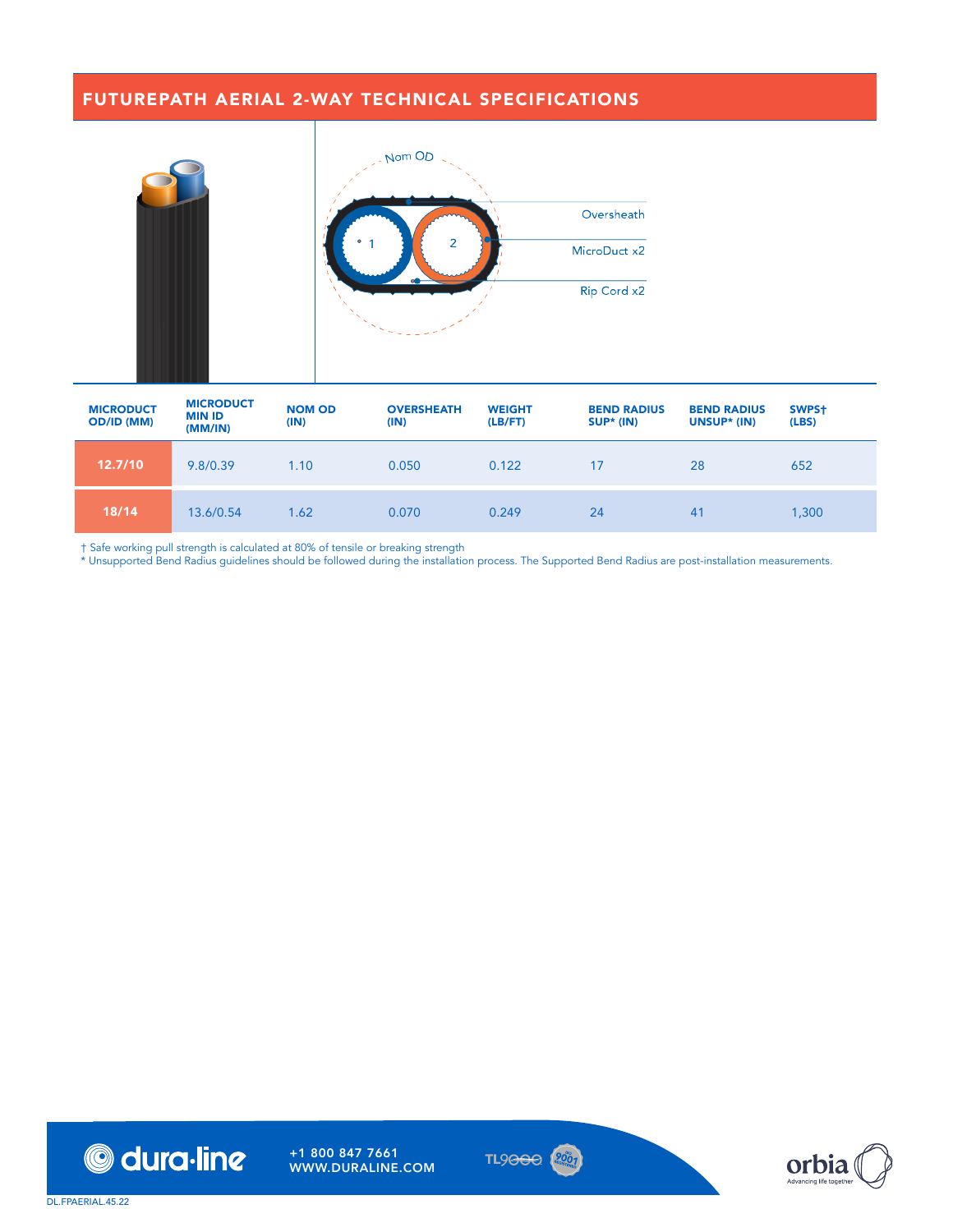## FUTUREPATH AERIAL 3-WAY TECHNICAL SPECIFICATIONS



| <b>MICRODUCT</b><br>OD/ID (MM) | <b>MICRODUCT</b><br><b>MIN ID</b><br>(MM/IN) | <b>NOM OD</b><br>(IN) | <b>OVERSHEATH</b><br>(IN) | <b>WEIGHT</b><br>(LB/FT) | <b>BEND RADIUS</b><br>$SUP* (IN)$ | <b>BEND RADIUS</b><br>UNSUP* (IN) | SWPS <sup>+</sup><br>(LES) |
|--------------------------------|----------------------------------------------|-----------------------|---------------------------|--------------------------|-----------------------------------|-----------------------------------|----------------------------|
| 12.7/10                        | 9.8/0.39                                     | 1.22                  | 0.050                     | 0.167                    | 18                                | 31                                | 890                        |
| 16/13                          | 12.8/0.50                                    | 1.56                  | 0.070                     | 0.256                    | 21                                | 35                                | 1,334                      |
| 22/16                          | 15.4/0.61                                    | 2.01                  | 0.070                     | 0.524                    | 26                                | 44                                | 2,806                      |

† Safe working pull strength is calculated at 80% of tensile or breaking strength





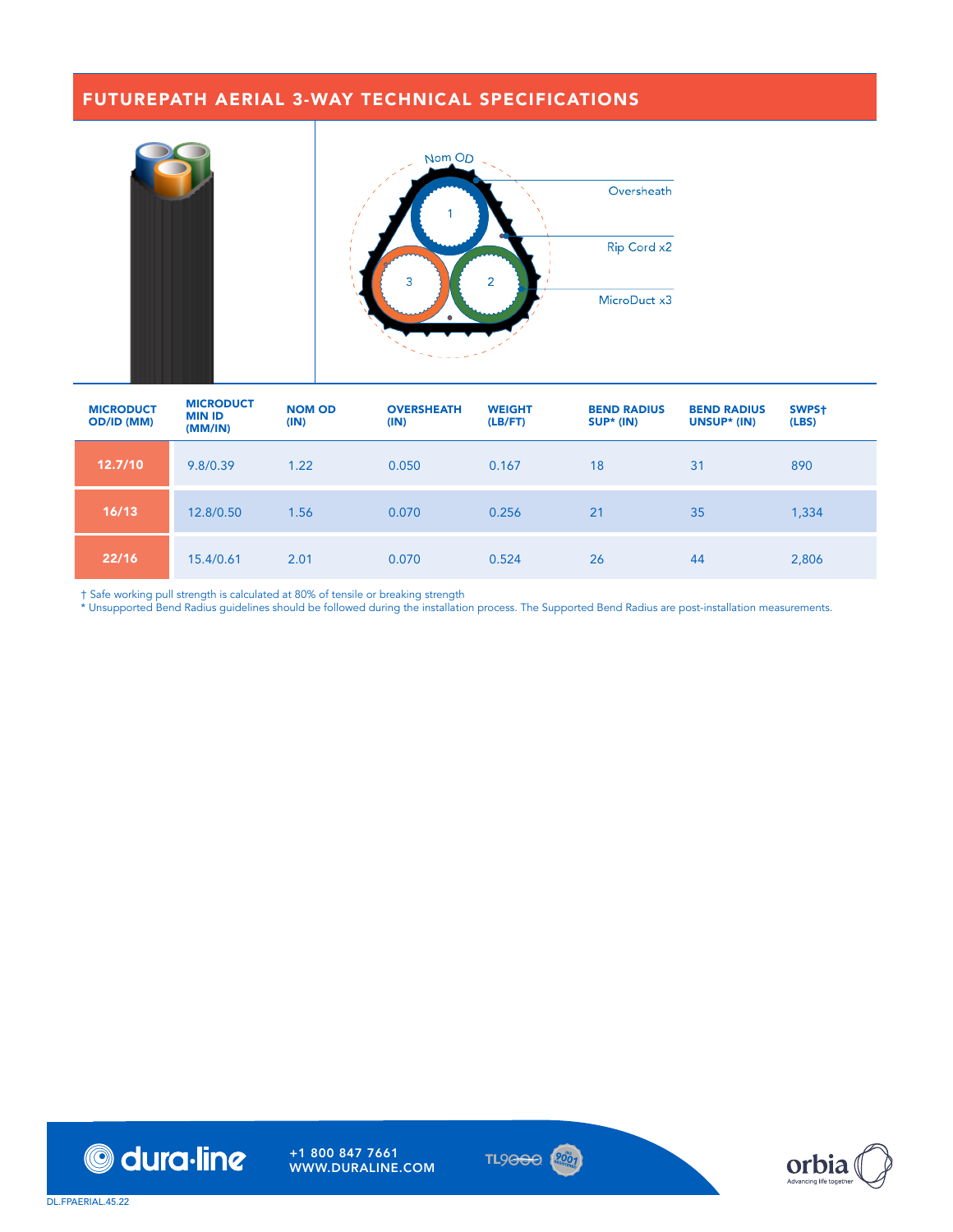### FUTUREPATH AERIAL 4-WAY TECHNICAL SPECIFICATIONS



| <b>MICRODUCT</b><br>OD/ID (MM) | <b>MICRODUCT</b><br><b>MIN ID</b><br>(MM/IN) | <b>NOM OD</b><br>(IN) | <b>OVERSHEATH</b><br>(IN) | <b>WEIGHT</b><br>(LB/FT) | <b>BEND RADIUS</b><br>$SUP* (IN)$ | <b>BEND RADIUS</b><br>UNSUP* (IN) | SWPS <sup>+</sup><br>(LES) |
|--------------------------------|----------------------------------------------|-----------------------|---------------------------|--------------------------|-----------------------------------|-----------------------------------|----------------------------|
| 10/8                           | 8.1/0.32                                     | 1.15                  | 0.100                     | 0.208                    | 12                                | 23                                | 1,116                      |
| 12.7/10                        | 9.8/0.39                                     | 1.35                  | 0.070                     | 0.244                    | 17                                | 29                                | 1,303                      |
| 16/13                          | 12.8/0.50                                    | 1.65                  | 0.070                     | 0.314                    | 21                                | 35                                | 1,639                      |
| 18/14                          | 13.6/0.54                                    | 1.90                  | 0.070                     | 0.423                    | 29                                | 48                                | 2,275                      |
| 22/16                          | 15.4/0.61                                    | 2.23                  | 0.070                     | 0.669                    | 28                                | 47                                | 3,580                      |

† Safe working pull strength is calculated at 80% of tensile or breaking strength